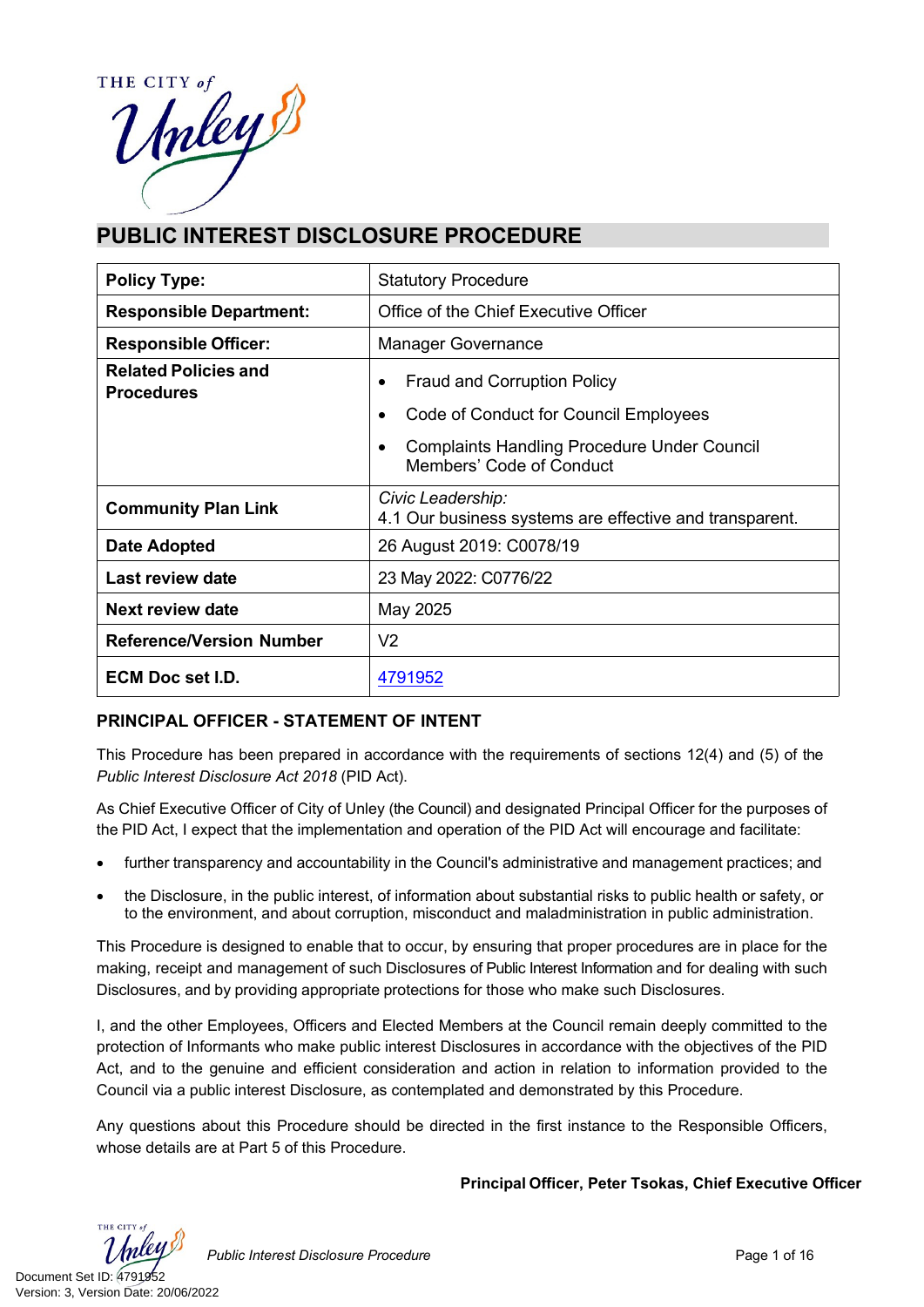### **1. SCOPE**

- 1.1. This Procedure applies to all Officers, Employees, and Elected Members of the Council, as well as to all persons who make an Appropriate Disclosure of Public Interest Information to a Relevant Authority at the Council for the purposes of the PID Act.
- 1.2. This Procedure is intended to complement the reporting framework under the Guidelines prepared by the Commissioner in accordance with section 14 of the PID Act, as well as the reporting obligations of public officers under the *Independent Commission Against Corruption Act 2012* (ICAC Act) and the *Ombudsman Act 1972* (Ombudsman Act).

### **2. PROCEDURE PURPOSE/OBJECTIVES**

- 2.1. The Council is committed to its obligations to act as a representative, informed and responsible public authority and supports its Officers, Employees and Elected Members to uphold the values of honesty, integrity, accountability and transparency, for the purposes of fostering community confidence and trust in the Council specifically, but also in Local Government generally.
- 2.2. This Procedure has been developed to ensure that the Council, meets its obligations under the PID Act, to facilitate Appropriate Disclosures of Public Interest Information and, in doing so, ensures the protections under the PID Act are afforded to persons making such Disclosures.
- 2.3. This Procedure:
	- 2.3.1. fulfils the Council's responsibilities and obligations under the PID Act, the ICAC Act and the Ombudsman Act;
	- 2.3.2. provides a process by which an Appropriate Disclosure of Public Interest Information may be made by a person to a Relevant Authority at the Council to ensure such Disclosures are appropriately received, assessed and action is taken, where required;
	- 2.3.3. ensures the protections under the PID Act are afforded to Informants who make Disclosures in accordance with the PID Act;
	- 2.3.4. specifies the manner in which the Relevant Authority at the Council will receive such a Disclosure, including the manner in which the information may be safely received and stored;
	- 2.3.5. sets out the criteria that will be applied in the assessment of a Public Interest Information Disclosure and the manner in which the details of the assessment will be securely stored; and
	- 2.3.6. specifies the manner in which an Informant will be notified as to action taken in respect of an Appropriate Disclosure of Public Interest Information.
- 2.4. The Council recognises its responsibilities under the Act to not only support persons who make an Appropriate Disclosure of Public Interest Information, but also to those persons to whom the information relates.



Public Interest Disclosure Procedure **Page 2 of 16** Page 2 of 16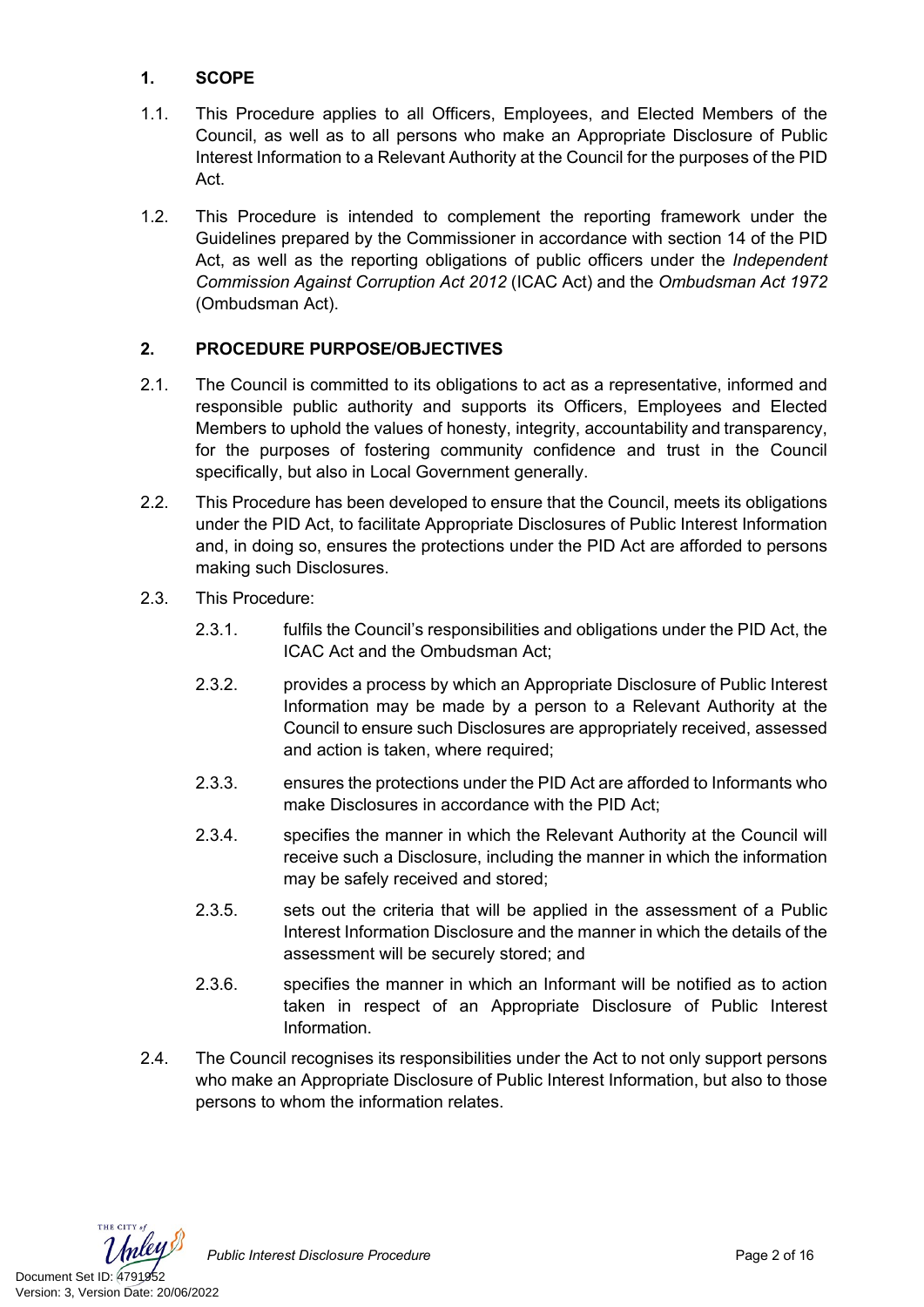#### **3. DEFINITIONS**

| <b>Appropriate Disclosure</b>                                                        | means a disclosure of Public Interest Information made<br>in the manner described in clause 4 of this Procedure.                                                                                                                                                  |  |
|--------------------------------------------------------------------------------------|-------------------------------------------------------------------------------------------------------------------------------------------------------------------------------------------------------------------------------------------------------------------|--|
| Corruption                                                                           | in Public Administration is defined in section 5(1) of<br>the ICAC Act.                                                                                                                                                                                           |  |
| <b>Council</b>                                                                       | is a comprehensive term and is to be read, as<br>necessary, as encompassing Officers, Employees and<br>Elected Members of the Council.                                                                                                                            |  |
| <b>Detriment</b>                                                                     | takes its meaning from section 9(7) of the PID Act, and<br>includes:                                                                                                                                                                                              |  |
|                                                                                      | loss or damage (including damage to<br>reputation); or                                                                                                                                                                                                            |  |
|                                                                                      | injury, harm (including psychological harm); or                                                                                                                                                                                                                   |  |
|                                                                                      | intimidation or harassment; or<br>$\bullet$                                                                                                                                                                                                                       |  |
|                                                                                      | discrimination, disadvantage or adverse<br>treatment in relation to a person's<br>employment; and/or                                                                                                                                                              |  |
|                                                                                      | threats of reprisal (which may be express or<br>$\bullet$<br>implied, and/or conditional or unconditional).                                                                                                                                                       |  |
| <b>Environmental and Health</b><br>Information                                       | is information that raises a potential issue of a<br>substantial risk to the environment, or to the health or<br>safety of the public generally, or a significant section of<br>the public, whether occurring before or after the<br>commencement of the PID Act. |  |
| <b>Guidelines</b>                                                                    | is a reference to the Guidelines published by the<br>Commissioner pursuant to section 14 of the PID Act,<br>which are available on the Commissioner's website<br>(www.icac.sa.gov.au).                                                                            |  |
| <b>ICAC Act</b>                                                                      | is the Independent Commission Against Corruption Act<br>2012.                                                                                                                                                                                                     |  |
| <b>Independent Assessor</b>                                                          | means the person designated by the Responsible<br>Officer as being responsible for investigating a<br>Disclosure made to a Relevant Authority at the Council<br>in accordance with this Public Interest Disclosure<br>Procedure.                                  |  |
| <b>Informant</b>                                                                     | means a person who makes an Appropriate Disclosure<br>of Public Interest Information to a Relevant Authority.                                                                                                                                                     |  |
| <b>Maladministration and</b><br><b>Misconduct in Public</b><br><b>Administration</b> | is defined in section 4 of the Ombudsman Act.                                                                                                                                                                                                                     |  |
| <b>Office for Public Integrity</b><br>(OPI)                                          | means the office established under the ICAC Act.                                                                                                                                                                                                                  |  |
| <b>Ombudsman</b>                                                                     | means the person holding or acting in the office of the<br>Ombudsman under the Ombudsman Act.                                                                                                                                                                     |  |
| <b>Ombudsman Act</b>                                                                 | means the Ombudsman Act 1972                                                                                                                                                                                                                                      |  |
| <b>PID Act</b>                                                                       | means the Public Interest Disclosure Act 2018.                                                                                                                                                                                                                    |  |

For the purposes of this Procedure the following definitions apply:

THE CITY of hley  $\boldsymbol{\mathcal{I}}$ Document Set ID: 4791952<br>Version: 3, Version Date: 20/06/2022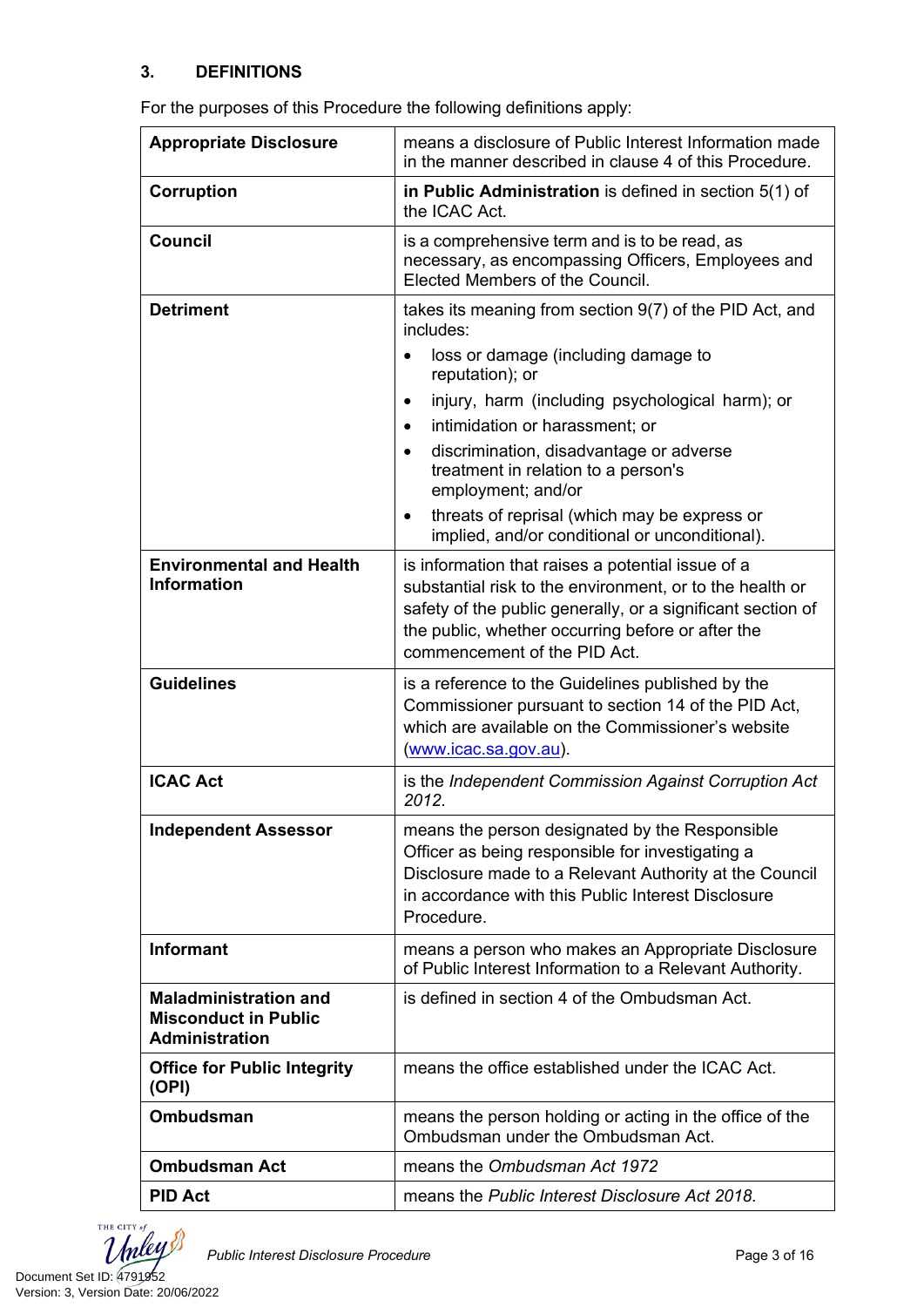| <b>Principal Officer</b>                            | for the purposes of the PID Act means the Chief<br>Executive Officer (CEO) of Council.                                                                                                                                                                                                                                                                                                                                                                                                                                                                         |  |
|-----------------------------------------------------|----------------------------------------------------------------------------------------------------------------------------------------------------------------------------------------------------------------------------------------------------------------------------------------------------------------------------------------------------------------------------------------------------------------------------------------------------------------------------------------------------------------------------------------------------------------|--|
| <b>Public Administration</b>                        | is defined at section 4 of the ICAC Act and, without<br>limiting the acts that may comprise public<br>administration, an administrative act within the meaning<br>of the Ombudsman Act 1972 will be taken to be carried<br>out in the course of public administration.                                                                                                                                                                                                                                                                                         |  |
| <b>Public Administration</b><br><b>Information</b>  | is information that raises a potential issue of Corruption,<br>Misconduct or Maladministration in Public<br>Administration, whether occurring before or after the<br>commencement of the PID Act.                                                                                                                                                                                                                                                                                                                                                              |  |
| <b>Public Interest Disclosure</b><br>and Disclosure | are used interchangeably in this Procedure and mean<br>an Appropriate Disclosure of Public Interest Information<br>made to a Relevant Authority under the PID Act.                                                                                                                                                                                                                                                                                                                                                                                             |  |
| <b>Public Interest Information</b>                  | means:<br>Environmental and Health Information; or<br>Public Administration Information.                                                                                                                                                                                                                                                                                                                                                                                                                                                                       |  |
| <b>Public Officer</b>                               | has the same meaning given by section 4 and<br>Schedule 1 of the ICAC Act and includes<br>Officers, Employees, and Elected Members of<br>the Council.                                                                                                                                                                                                                                                                                                                                                                                                          |  |
| <b>Recipient</b>                                    | is a Relevant Authority to whom a Disclosure has been<br>made; a Relevant Authority to whom such a Disclosure<br>is referred (which includes a Responsible Officer or the<br>CEO of Council); or a person who otherwise knows that<br>such a Disclosure has been made.                                                                                                                                                                                                                                                                                         |  |
| <b>Relevant Authority</b>                           | is defined at section 5(5) of the PID Act as the person or<br>entity that receives an Appropriate Disclosure of Public<br>Interest Information in accordance with the PID Act, as<br>set out in Appendix A to this Procedure, and includes,<br>but is not limited to:<br>where the information relates to a Public Officer,<br>a person who is responsible for the management<br>or supervision of the Public Officer, or a<br>Responsible Officer; and<br>where the information relates to a location within<br>the area of the Council, a Member, Officer or |  |
| <b>Responsible Officer</b>                          | Employee of the Council.<br>is a person who has completed any training courses                                                                                                                                                                                                                                                                                                                                                                                                                                                                                 |  |
|                                                     | approved by the Commissioner for the purposes of the<br><b>Public Interest Disclosure Regulations 2019</b><br>(Regulations) and who has been designated by the<br>Principal Officer as a Responsible Officer under section<br>12 of the PID Act.                                                                                                                                                                                                                                                                                                               |  |
| <b>Subject of a Disclosure</b>                      | is the person/people against whom allegations<br>have been made in a Disclosure.                                                                                                                                                                                                                                                                                                                                                                                                                                                                               |  |
| <b>Victimisation</b>                                | has the same meaning given by section 5 of the ICAC<br>Act.                                                                                                                                                                                                                                                                                                                                                                                                                                                                                                    |  |

THE CITY of Document Set ID: 4791952<br>Version: 3, Version Date: 20/06/2022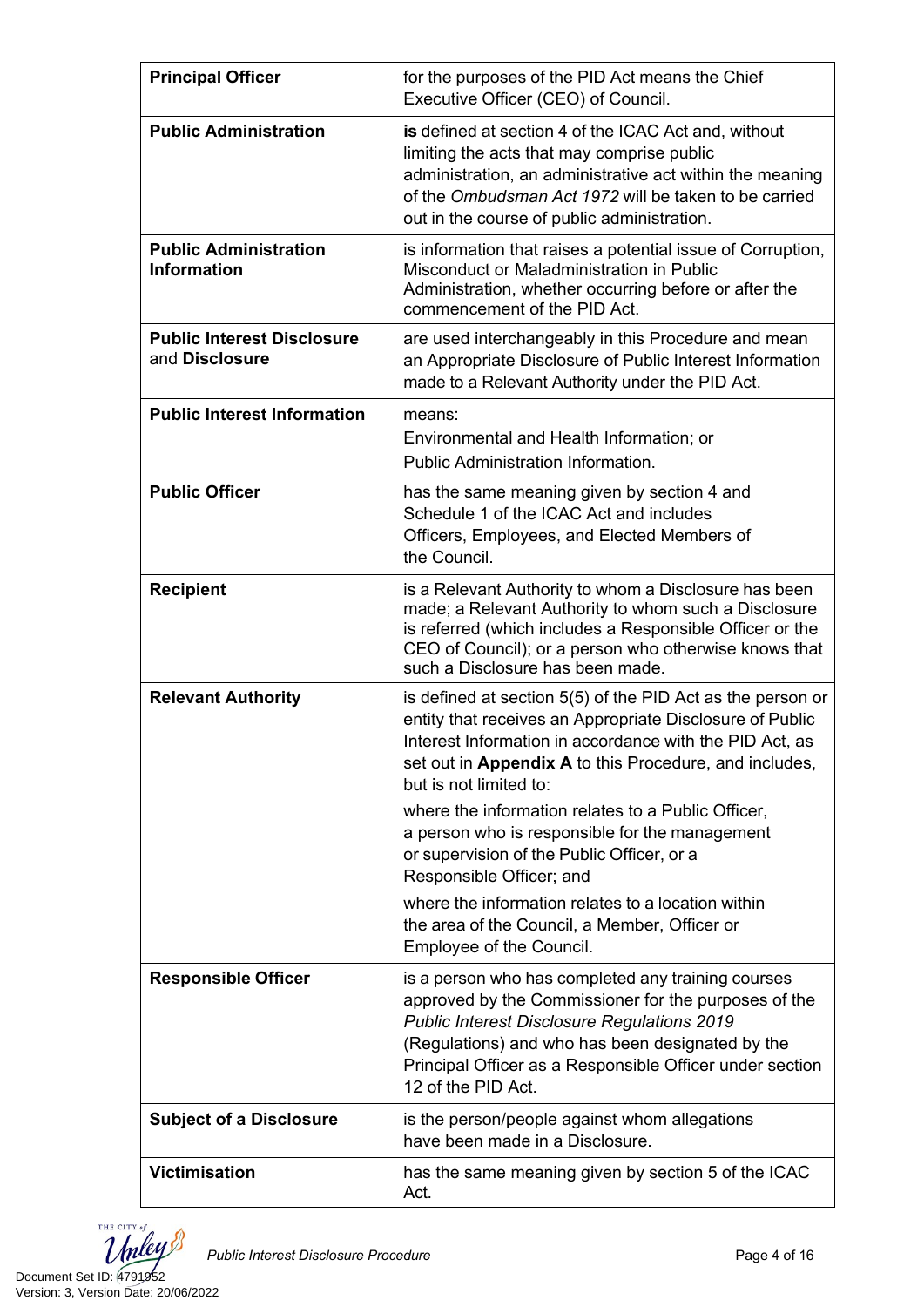#### **PROCEDURE STATEMENT**

#### **4. APPROPRIATE DISCLOSURES**

- 4.1. Subject to the provisions of the PID Act, an Informant who makes an Appropriate Disclosure of Public Interest Information to a Relevant Authority under the PID Act is entitled to:
	- 4.1.1. immunity from criminal or civil liability;
	- 4.1.2. a prohibition on the disclosure of his/her identity, other than in limited specific circumstances, as set out under section 8 of the PID Act and Guideline 3 of the Guidelines;
	- 4.1.3. protection against Victimisation; and
	- 4.1.4. a prohibition against hindering, obstructing or preventing an Informant from making an appropriate Disclosure,.
- 4.2. Public Interest Information means:
	- Environmental and Health Information; and
	- Public Administration Information.
- 4.3. Immunity for an Appropriate Disclosure of Public Interest Information will follow if:
	- a person makes an Appropriate Disclosure of Environmental and Health Information; or
	- a Public Officer makes an Appropriate Disclosure of Public Administration Information.
- 4.4. Whilst anyone can make a Disclosure of Public Administration Information, only Public Officers who make such a Disclosure of Public Interest Information are eligible for the protections provided under the PID Act.

#### 4.5. *Environmental and Health Information*

- 4.5.1. A **person** makes an Appropriate Disclosure of Environmental and Health Information for the purposes of the Act if the Disclosure is made to a Relevant Authority, and the person:
	- believes on reasonable grounds that the information is true; or
	- not being in a position to form such a belief, believes on reasonable grounds that the information may be true and is of sufficient significance to justify its Disclosure so that its truth may be investigated.
- 4.5.2. Where the information relates to a location within the area of the Council, a person may make a Disclosure to an Elected member, Officer or Employee of the Council.

#### 4.6. *Public Administration Information*

4.6.1. A **Public Officer** makes an Appropriate Disclosure of Public Administration Information for the purposes of the PID Act if the Disclosure is made to a Relevant Authority and the Public Officer reasonably suspects that the information raises a potential issue of corruption, misconduct or maladministration in public administration

THE CITY of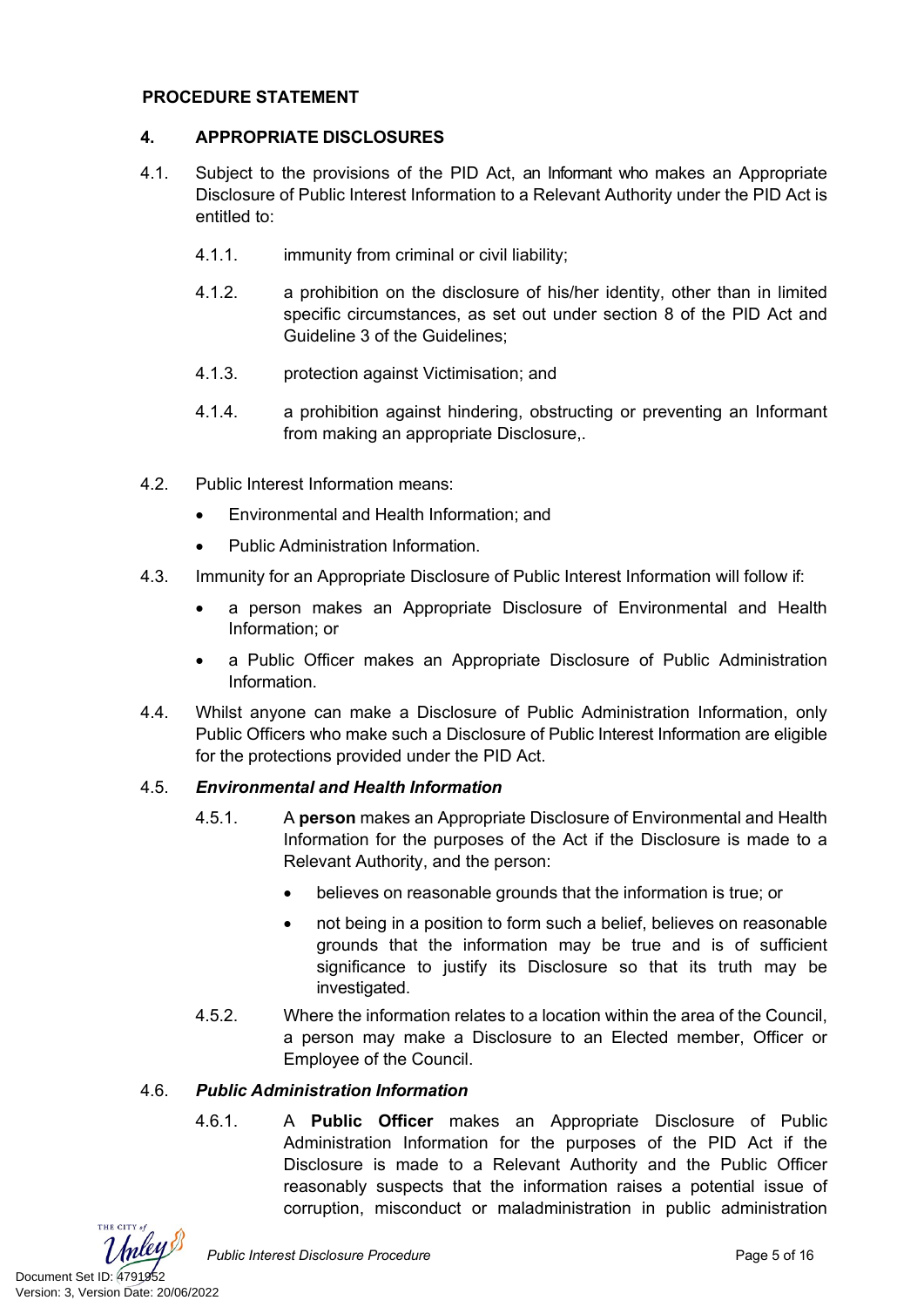regarding either a location within the Council area, or a public officer who is a Council member, Officer or Employee of the Council.

- 4.6.2. Where the information relates to a Public Officer, a person who is designated under the Guidelines; or a person who is responsible for the management or supervision of that Public Officer; or a Responsible Officer, are each Relevant Authorities for the purposes of the PID Act.
- 4.6.3. For the avoidance of doubt, where the Public Administration Information relates to a location within the area of the Council, an Elected Member, Officer or Employee of the Council are also each Relevant Authorities for the purposes of the PID Act.

#### **5. RELEVANT CONTACT DETAILS**

5.1. The relevant contact details for making a Disclosure of Public Interest Information are:

| Telephone      | $(08)$ 83725182                                                 |  |  |
|----------------|-----------------------------------------------------------------|--|--|
| Email          | PIDresponsibleofficer@unley.sa.gov.au                           |  |  |
| <b>Address</b> | Confidential<br>Responsible Officer, Public Interest Disclosure |  |  |
|                |                                                                 |  |  |
|                | City of Unley                                                   |  |  |
|                | PO Box 1                                                        |  |  |
|                | UNLEY SA 5061                                                   |  |  |

5.2. The contact details for the Responsible Officers of Council are as follows:

| <b>Kathryn Goldy</b> | Telephone: | 08 8273 8750                |
|----------------------|------------|-----------------------------|
|                      | Email:     | PID.Kathryn@unley.sa.gov.au |
| <b>Nicole Bilac</b>  | Telephone: | 08 8273 5172                |
|                      | Email:     | PID.Nicole@unley.sa.gov.au  |
| Lida Cataldi         | Telephone: | 08 8372 5408                |
|                      | Email:     | PID.Lida@unley.sa.gov.au    |

#### **6. RECEIPT OF A DISCLOSURE**

- 6.1. A flowchart outlining the Appropriate Disclosure Process is **Appendix B** to this Procedure.
- 6.2. If an Officer, Employee or Elected Member of the Council is the Recipient of a Disclosure of Public Interest Information regarding a location within the Council area, or pertaining to a public officer of the Council, as the Relevant Authority, they will:
	- 6.2.1. ask the Informant whether they consent to the details of their identity being provided to the Responsible Officer, and in doing so advise the Informant that a failure to provide that consent may mean that the Disclosure of Public Interest Information cannot be properly investigated; and
	- 6.2.2. refer the Disclosure to the Responsible Officer and, in doing so, comply with the wishes of the Informant with respect to whether details of their identity may be divulged; and
	- 6.2.3. if the Informant does not consent to the details of their identity and



THE CITY of

Public Interest Disclosure Procedure **Procedure Page 6 of 16** Page 6 of 16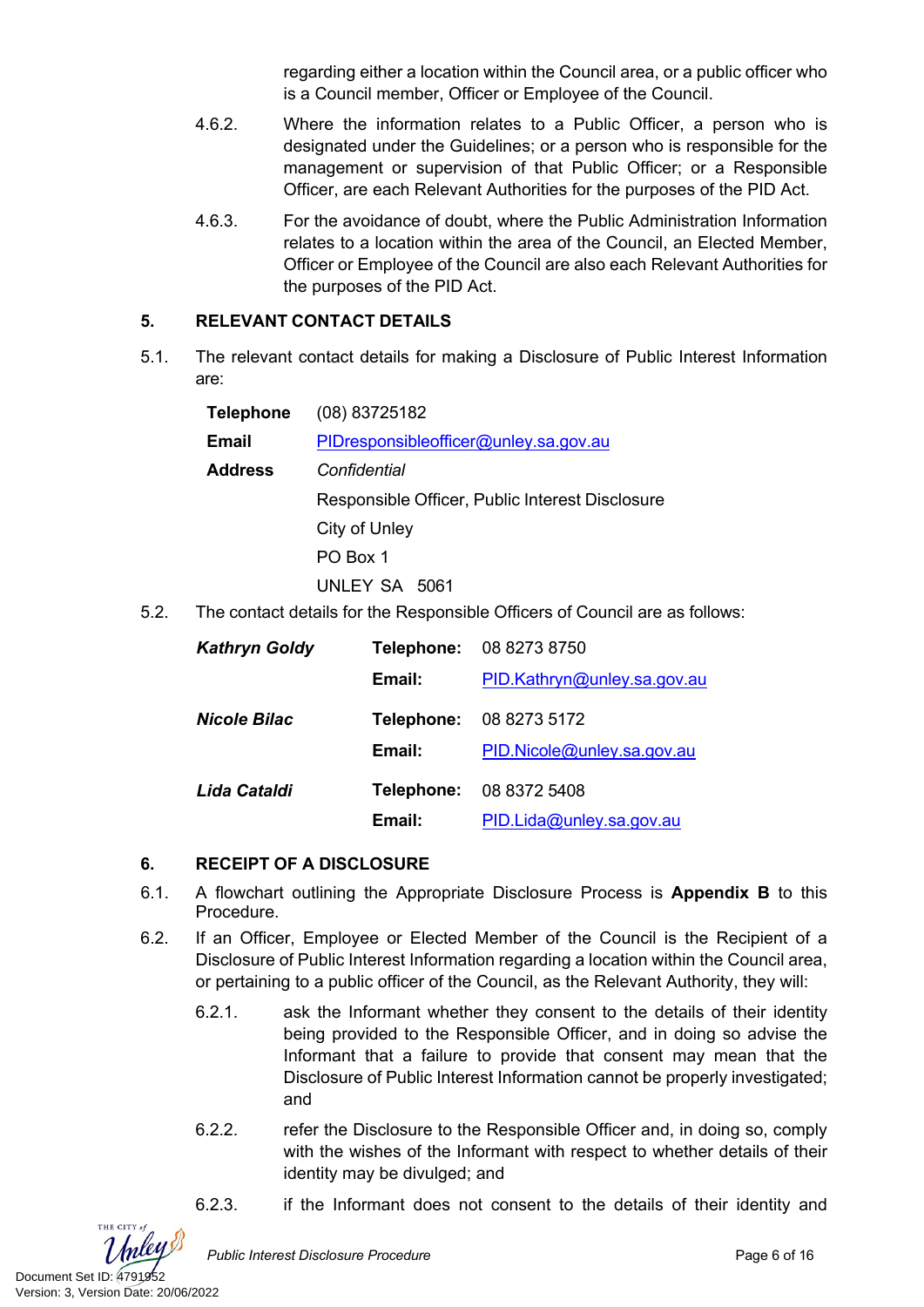Disclosure being provided to the Responsible Officer, then the Officer, Employee or Elected Member of the Council as the Relevant Authority must undertake the following process under clause 6.3.

- 6.3. Upon the receipt of a Disclosure of Public Interest Information (whether directly, or by referral from the Recipient), the Responsible Officer or Relevant Authority will:
	- 6.3.1. where the identity of the Informant is known, or is reasonably ascertainable, send a confirmation of receipt of the Disclosure to the Informant under clause 7.9 within three (3) business days of receipt, and in doing so, will provide a copy of this Procedure to the Informant; and
	- 6.3.2. immediately undertake a Preliminary Assessment and provide a notification to the Informant within thirty (30) days of the Informant making that Disclosure in accordance with Part 7 of this Procedure; and
	- 6.3.3. as soon as practicable thereafter, in accordance with Part 8 of this Procedure, notify the OPI of the Disclosure; and
	- 6.3.4. if action has been taken in accordance with Part 9, notify the Informant of the outcome of that action within ninety (90) days of the Informant making that Disclosure, pursuant to clause 10.1 of this Procedure; and
	- 6.3.5. as soon as reasonably practicable thereafter, provide the OPI with information in relation to the outcome of the action taken, in accordance with clause 10.3.

# **7. ASSESSMENT OF A DISCLOSURE**

- 7.1. A Relevant Authority of the Council to whom an Appropriate Disclosure of Public Interest Information is made, must assess the information as soon as practicable after its disclosure.
- 7.2. The criteria that will be applied to the initial assessment of the Disclosure will include, (but not necessarily be limited to), whether it:
	- 7.2.1. relates to information within the scope of the PID Act, namely whether it pertains to Environmental and Health Information and/or Public Administration Information; and/or
	- 7.2.2. raises matters that are within the Council's scope of authority, including if the information relates to a location within the area of the Council, or to an Officer, Employee or Elected Member of the Council; and/or
	- 7.2.3. justifies the taking of further action, or otherwise, relates to a matter that has already been investigated or acted upon by a Relevant Authority (whether by the Council or another Relevant Authority) and there is no reason to reexamine the matter, or there is other good reason why action should not be taken in respect of the matter; and/or
	- 7.2.4. gives rise to a concern of imminent risk of serious physical injury or death to any person, or the public generally, in which case, the Relevant Authority will need to give immediate consideration to the matters set out at clause 7.7.1; and/or
	- 7.2.5. requires referral to another Relevant Authority external to the Council.

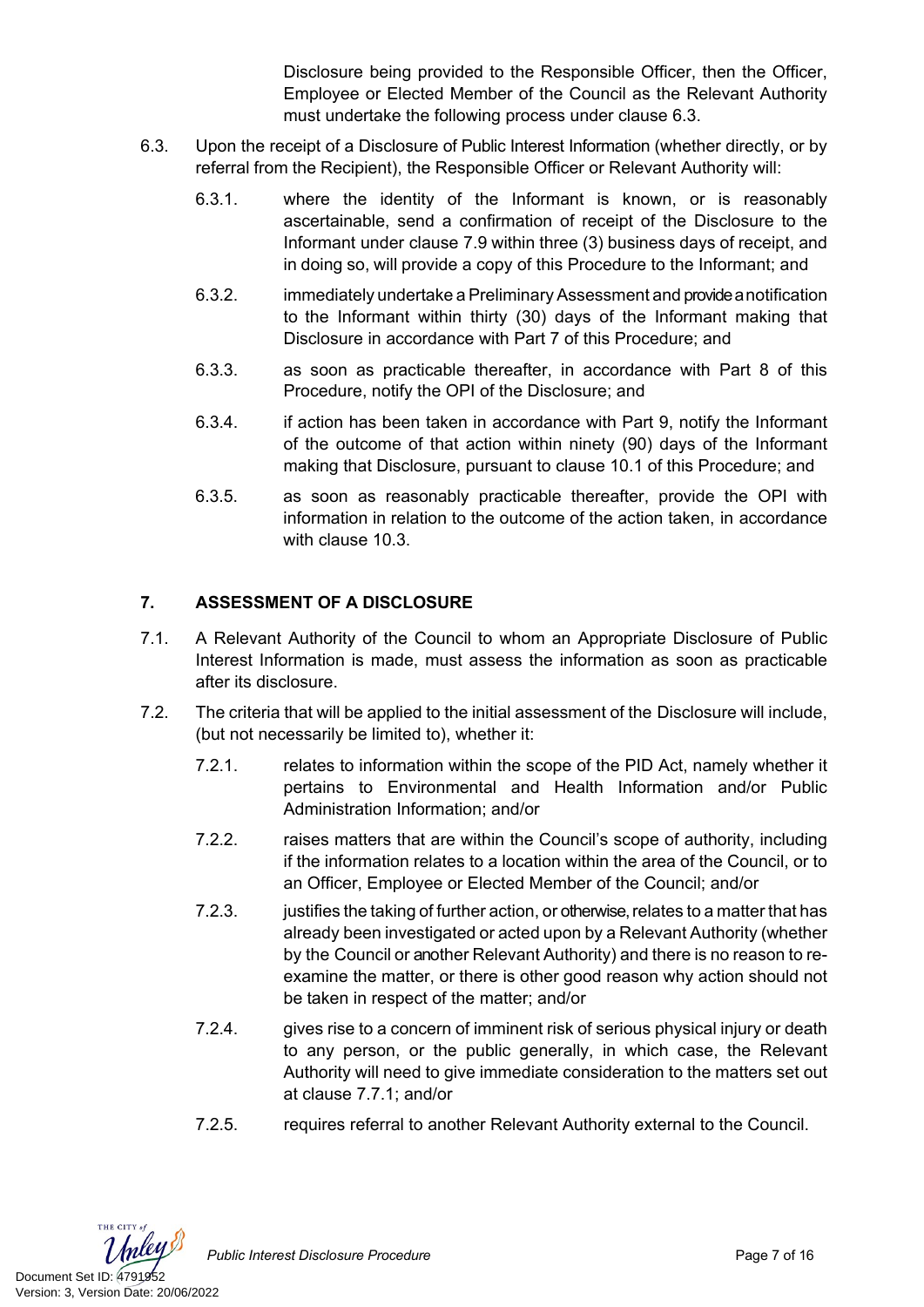- 7.3. If the Recipient, as the Relevant Authority, determines they require assistance with the appropriate assessment and management of the Disclosure, the Recipient is encouraged to seek the assistance of a Responsible Officer of the Council (or the CEO, in circumstances where the Disclosure relates to the Responsible Officer(s)), who are also each Relevant Authorities for the purposes of the Act.
- 7.4. It is also open for the Relevant Authority who receives the Disclosure, to determine, based on the training, expertise, access to resources and appropriate support mechanisms in place at the Council, that it is appropriate, in all of the circumstances, to refer the Disclosure to the Responsible Officer (or the CEO) for action, in accordance with section 7(3) of the PID Act.
- 7.5. Nothing in this Procedure, or under the PID Act, prevents a Relevant Authority of the Council who has received a Disclosure, or who is assisting in the assessment and management of a Disclosure, from confidentially obtaining legal advice from one of the Council's legal advisors.
- 7.6. In giving effect to the above, consideration must be carefully given as to whether the identity of the Informant is required to be disclosed, noting that section 8 of the PID Act requires that the identity of an Informant is to be kept confidential, except so far as may be necessary to ensure that the matters to which the information relates are properly investigated.
- 7.7. Following the assessment of the information of the Appropriate Disclosure:
	- 7.7.1. if the content gives rise to a concern of imminent risk of serious physical injury or death to any person, or the public generally, the Recipient must immediately communicate such information as may be necessary to mitigate that risk to the most appropriate agency, such as SAPOL, SafeWorkSA, SA Ambulance or the Environment Protection Authority (**Appendix A**); and
	- 7.7.2. if the Recipient of the Public Interest Disclosure forms a reasonable suspicion that the matter(s) involves corruption, misconduct or maladministration in public administration, the Recipient of the Disclosure must also comply with their reporting obligations under the ICAC Act or the Ombudsman Act.
- 7.8. The Recipient of a Public Interest Disclosure, or other Relevant Authority of the Council to whom a Disclosure has been referred, will assess the content of the Disclosure and must notify the Informant (if their identity is known) within thirty (30) days of the Informant making that Disclosure:
	- 7.8.1. that an assessment of the information has been made; and
	- 7.8.2. of the action being taken in relation to the information; or
	- 7.8.3. that no action is being taken in relation to the information, providing reasons why.
- 7.9. Notification to the Informant can occur by personal meeting, telephone, text, email, or letter, on election at the absolute discretion of the Informant.



Public Interest Disclosure Procedure **Page 8** of 16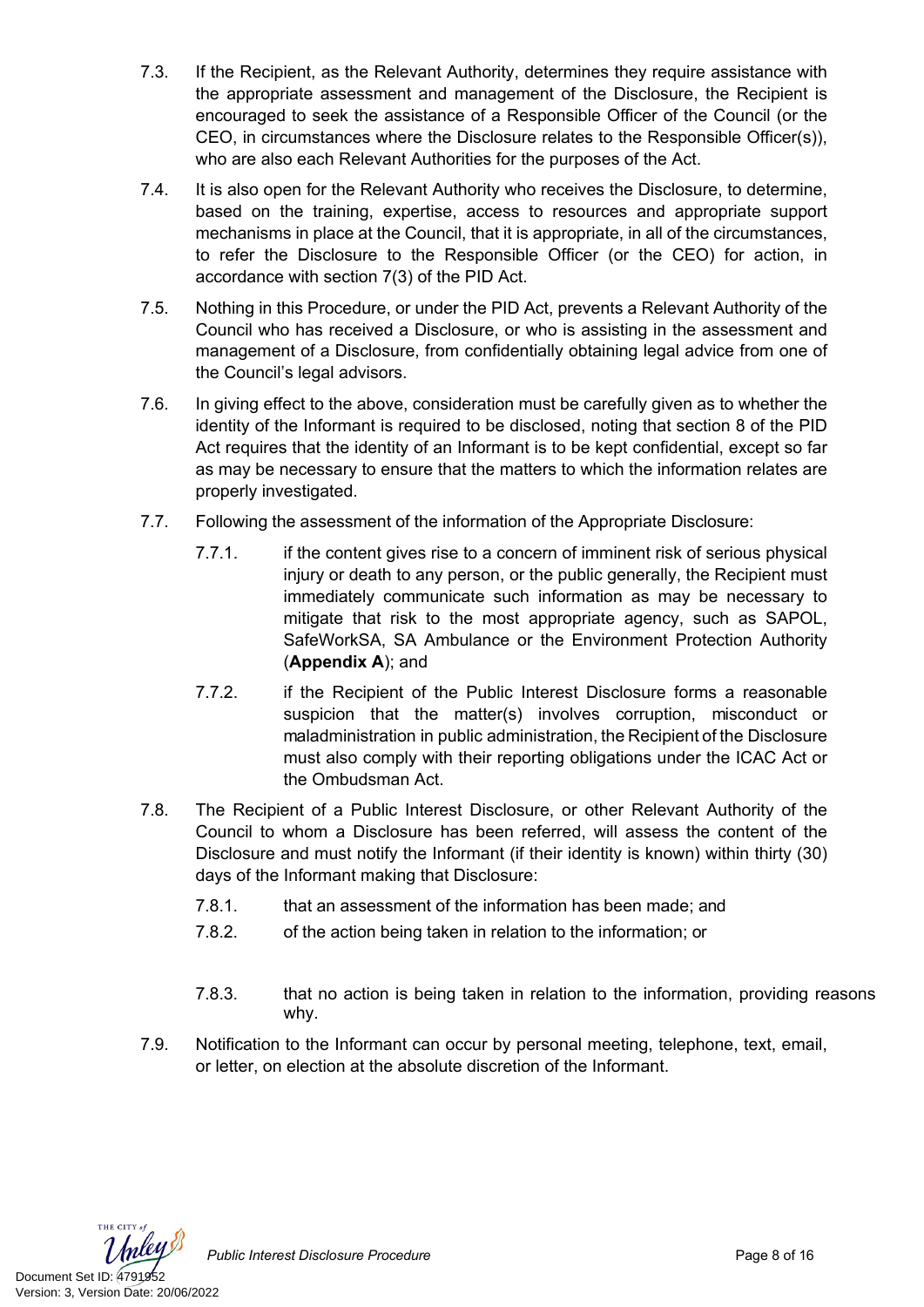- 7.10. If the Recipient of a Public Interest Information Disclosure assesses the content of the Disclosure as requiring further action under Part 9 of this Procedure, the Recipient of the Disclosure must ensure that:
	- 7.10.1. such action as appropriate in the circumstances is taken to ensure the matter(s) relating to the Public Interest Information Disclosure, are properly addressed; or
	- 7.10.2. if such action consists of referring the Disclosure (whether to a Responsible Officer, or to the CEO of the Council, or to another Relevant Authority (**Appendix A**)), such information as is necessary to enable action to be taken is communicated to the most appropriate person or other Relevant Authority to take such action.

#### **8. NOTIFYING THE OPI OF THE DISCLOSURE**

- 8.1. Following receipt and assessment of a Public Interest Information Disclosure, irrespective of whether the Relevant Authority at the Council responsible for the Disclosure of Public Interest Information determines that further action is, or is not required, must notify the OPI as soon as reasonably practicable that they are in receipt of a Public Interest Disclosure.
- 8.2. Notification is to occur by way of the online notification form at [publicintegrity.sa.gov.au/public-interest-disclosure](http://www.publicintegrity.sa.gov.au/public-interest-disclosure) and must include the following information:
	- 8.2.1. the date the Disclosure of Public Interest Information was received;
	- 8.2.2. the name and contact details of the Recipient of the Disclosure (being the Relevant Authority at the Council who initially received the Disclosure);
	- 8.2.3. a summary of the content of the Disclosure;
	- 8.2.4. the assessment made of the Disclosure;
	- 8.2.5. the action taken by the Recipient of the Disclosure, including:
		- (a) whether the Disclosure was referred to another Relevant Authority (including to a Responsible Officer or the CEO of the Council), Public Authority, Public Officer, or other person; and
		- (b) if the Disclosure was referred to another Relevant Authority, Public Authority, Public Officer or other person:
			- (i) the date of the referral;
			- (ii) the identity of that Relevant Authority, Public Authority, Public Officer or other person;
			- (iii) the manner of the referral; and
			- (iv) the action to be taken by that Relevant Authority, Public Authority Or Public Officer or other person (if known).
	- 8.2.6. whether the identity of the Informant is known only to the Recipient of the Disclosure, or if the identity of the Informant has been communicated to another Relevant Authority, Public Authority, Public Officer or other person (and if so, the reasons why); and

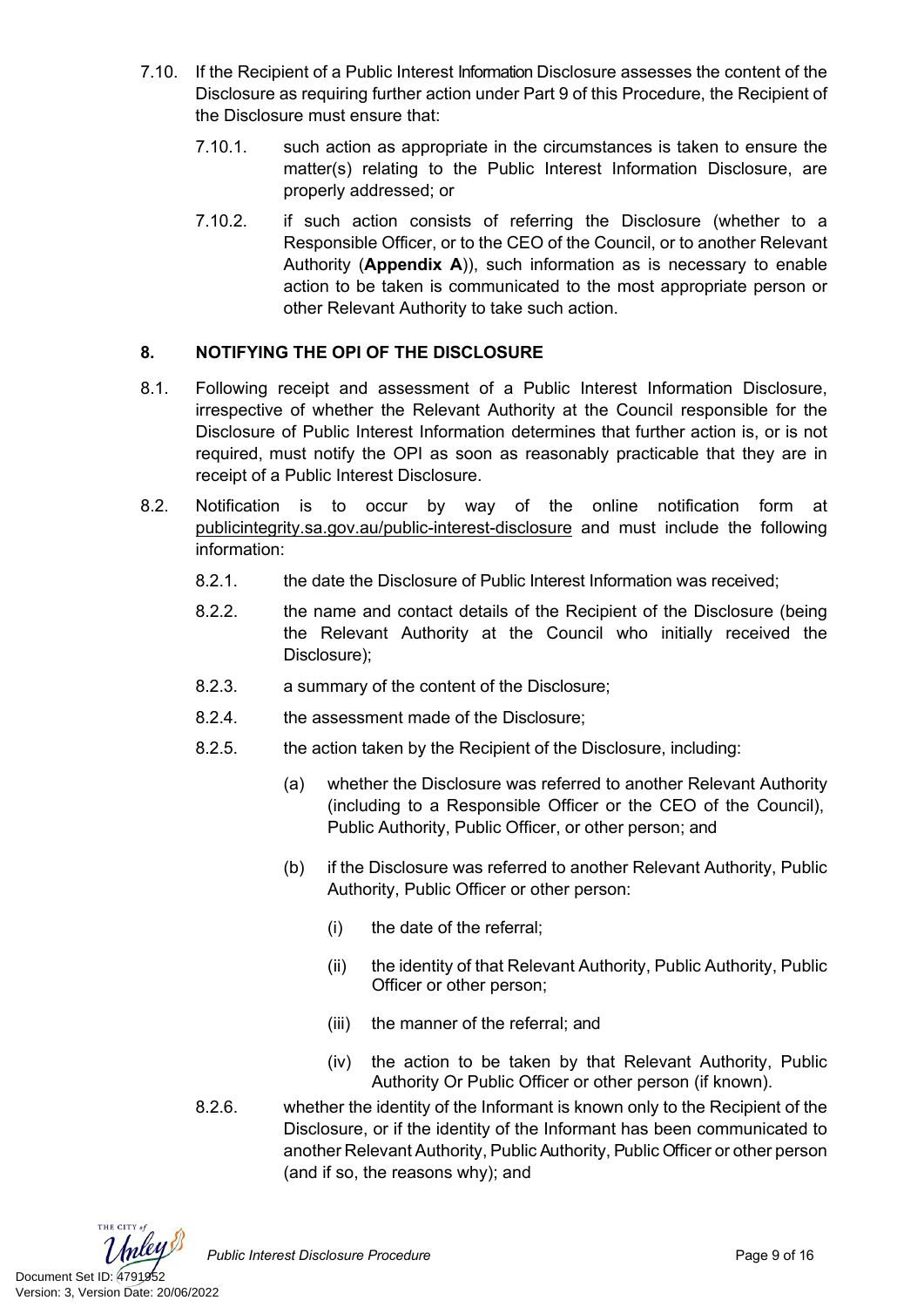- 8.2.7. if no action was taken by the Recipient of the Disclosure, the reasons why.
- 8.3. The Recipient of the Disclosure must retain the unique reference number issued by the OPI upon making a notification, and must provide this to any other person or authority to whom the Disclosure is referred.

## **9. ACTION TAKEN ON A DISCLOSURE**

- 9.1. Informants who make an Appropriate Disclosure of Public Interest Information must provide sufficient detail and evidence for the matter to be assessed.
- 9.2. If the Relevant Authority determines there is not sufficient evidence to facilitate an assessment of a Disclosure of Public Interest Information, no action can be taken on the Disclosure, and the Informant and the OPI will be advised accordingly.
- 9.3. Relevant Authorities at the Council will not be responsible for investigating Disclosures of Public Administration Information (being information that raises a potential issue of Corruption, Misconduct or Maladministration in Public Administration) in the absence of a direction to do so from the Director of OPI or the Ombudsman.
- 9.4. Conversely, Appropriate Disclosures of Environmental and Health Information may be assessed and subsequently investigated by, or on behalf of, a Relevant Authority at the Council.
- 9.5. When investigating Appropriate Disclosures of Environmental and Health Information, or when directed by the Director of OPI or the Ombudsman to investigate Appropriate Disclosures of Public Administration Information, the objectives of the investigation process are:
	- 9.5.1. in appropriate circumstances, to investigate the substance of the Disclosure and to determine whether there is evidence in support of the matters raised or, alternatively, to refute the report made;
	- 9.5.2. to collate information relating to the allegation as soon as reasonably practicable, which may involve taking steps to protect or preserve documents, materials and equipment;
	- 9.5.3. to consider the information collected and to draw conclusions objectively and impartially;
	- 9.5.4. to observe procedural fairness in the treatment of any person who is the Subject of the Disclosure; and
	- 9.5.5. to make recommendations arising from the conclusions drawn concerning remedial or other appropriate action.
- 9.6. Where the Responsible Officer determines, following a Preliminary Assessment, that a Disclosure warrants referral to an Independent Assessor for a formal investigation and report to the Principal Officer Council, the Responsible Officer will appoint an Independent Assessor in accordance with this Part to investigate the Disclosure.
- 9.7. The Independent Assessor will observe the principles of natural justice throughout the investigation process. The investigation will be conducted in an efficient manner and will involve a thorough and balanced assessment of the available evidence and any other factors deemed relevant to making a fair and reasonable judgement about the matter.

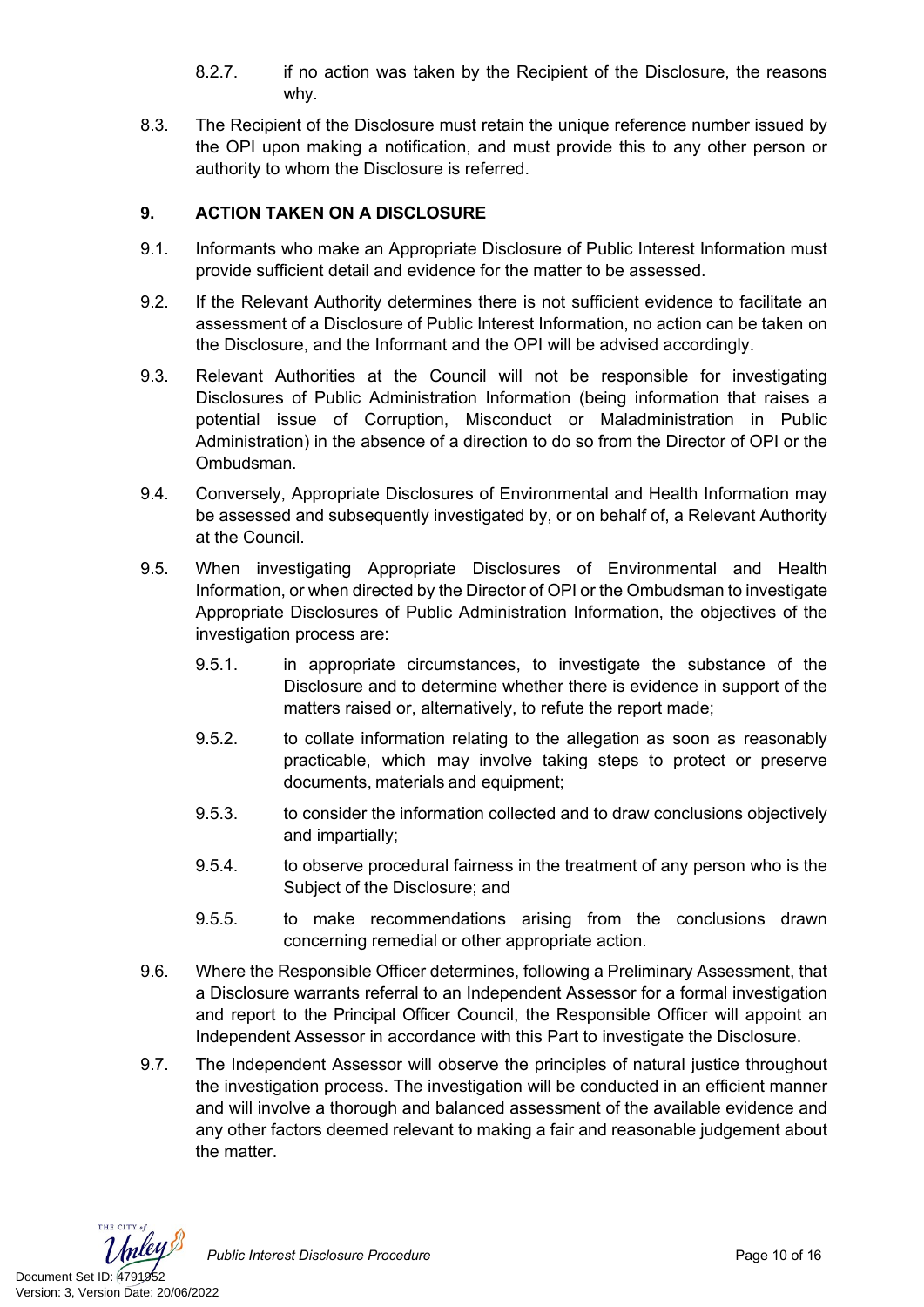#### **10. NOTIFYING THE INFORMANT & OPI OF THE OUTCOME**

- 10.1. If the Disclosure has not been referred to another Relevant Authority for action, the Responsible Officer or Relevant Authority responsible for the management of the Disclosure who has taken action:
	- 10.1.1. must take reasonable steps to notify the Informant (if their identity is known) of the outcome of that action within ninety (90) days of the Informant making the Disclosure; or
	- 10.1.2. request a longer period as specified by written notice given within the ninety (90) days of the Informant making that Disclosure.
- 10.2. The outcomes of any investigation into a Disclosure of Environmental and Health Information will also be reported to the CEO.
- 10.3. If a Relevant Authority with the Council takes action in response to the receipt of a Public Interest Information Disclosure (which does not consist of a referral to another Relevant Authority), the Relevant Authority with the Council responsible for the management of the Disclosure, must, as soon as reasonably practicable, provide the OPI with information in relation to the outcome of the action taken by way of the online notification form at [publicintegrity.sa.gov.au/public-interest-disclosure](http://www.publicintegrity.sa.gov.au/public-interest-disclosure) detailing:
	- 10.3.1. the unique reference number issued by the OPI upon original notification of the Disclosure;
	- 10.3.2. the name and contact details of the notifier;
	- 10.3.3. the name and contact details of the person or authority responsible for taking the action;
	- 10.3.4. what (if any) findings were made in respect of the Disclosure;
	- 10.3.5. the nature of the action taken (if any);
	- 10.3.6. the outcome of any action taken (if applicable);
	- 10.3.7. whether the identity of the Informant was disclosed to a person other than the original recipient of the Disclosure; and
	- 10.3.8. whether the Informant was notified of the action taken and, if so, when that notification was made.
- 10.4. If an Informant is dissatisfied with the manner in which their Disclosure has been managed, or otherwise believes that their Disclosure has been dealt with inappropriately, the Informant may contact a Responsible Officer at the Council, (or the CEO if their concern pertains to the Responsible Officer(s)) to express their concern at the first instance.
- 10.5. Following which, the Responsible Officer (or CEO), will review the Disclosure and confirm the assessment made with the Informant, and the action to be taken (or if no action is to be taken, the reason why).
- 10.6. If the Informant remains dissatisfied following the further assessment made by a Responsible Officer (or CEO, as the case may be), it is open to the Informant to make the Public Interest Information Disclosure to an alternative Relevant Authority, such as the Ombudsman or the OPI.

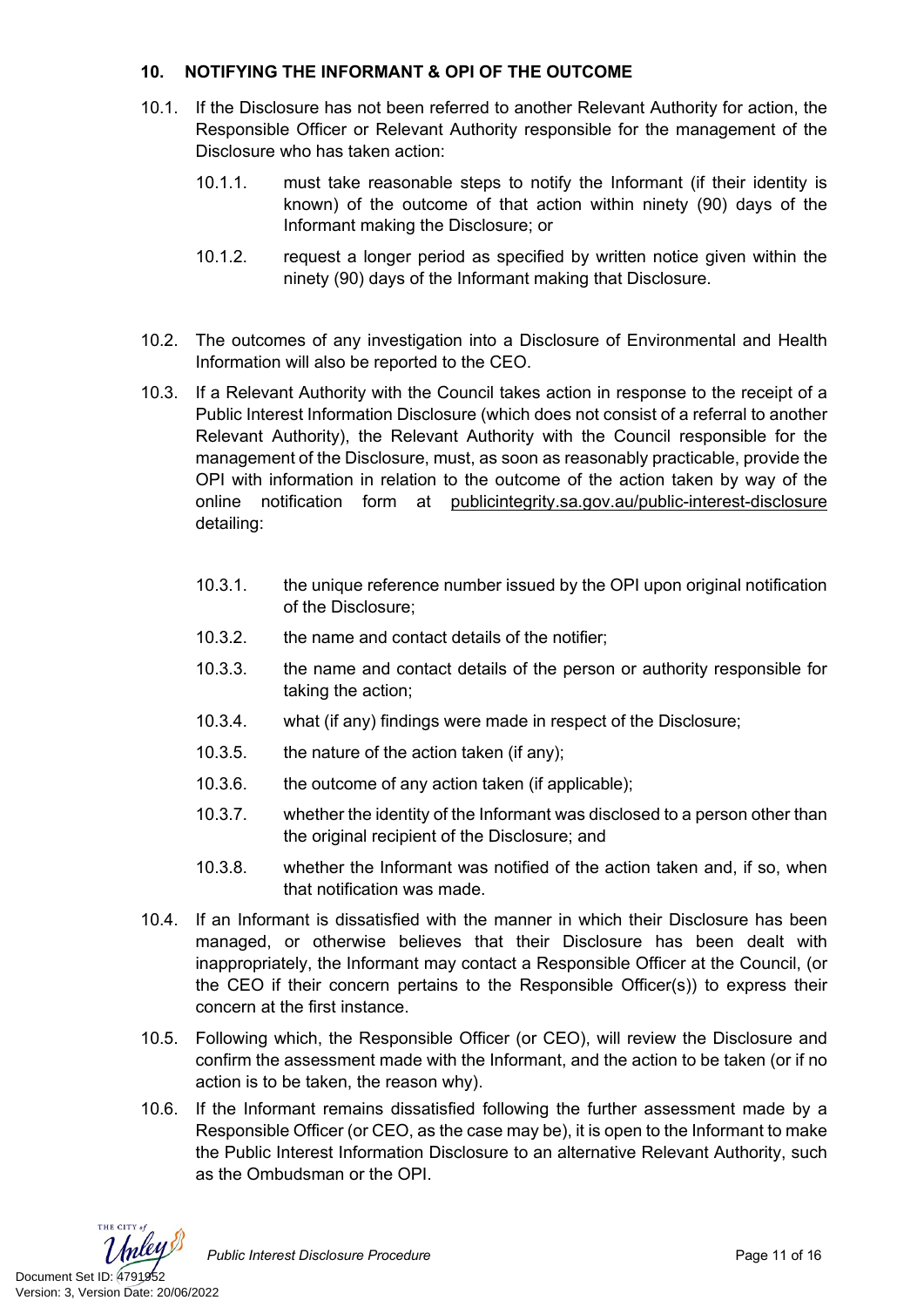#### **11. CONFIDENTIALITY**

- 11.1. In accordance with section 8 of the PID Act, and Guideline 3 of the Guidelines published by the Commissioner, it is a criminal offence for the identity of an Informant to be disclosed in the absence of their consent unless:
	- 11.1.1. it is necessary to divulge the identity of the Informant to ensure that the matters to which the information relates are properly investigated; **or**
	- 11.1.2. the Recipient believes on reasonable grounds that it is necessary to divulge the identity of the Informant to prevent or lessen an imminent risk of serious harm to any person; **and**
	- 11.1.3. the identity of the Informant is divulged to a person or authority that the recipient believes on reasonable grounds is the most appropriate authority or person to be able to take action to prevent or minimise the imminent risk of serious harm; **or**
	- 11.1.4. the Recipient has been issued with a notice from the OPI advising that the identity of the Informant is required by the OPI, in which case the Recipient may disclose the identity of the Informant to the OPI.
- 11.2. The details of the Public Interest Information Disclosure and its assessment will be securely stored in confidential electronic and hard copy files by the Council and will only be accessible by the Recipient, or another Relevant Authority of the Council, involved in the assessment and management of the Disclosure.
- 11.3. The Responsible Officer(s) of the Council are required to ensure, so far as reasonably practicable, that all information in relation to Public Interest Information Disclosures are received and maintained in a confidential manner.
- 11.4. In giving effect to this responsibility, a Responsible Officer may employ security measures including, but not limited to:
	- 11.4.1. keeping all printed material in secure files that are clearly marked as "CONFIDENTIAL", and which warn of the criminal penalties that apply to any unauthorised access, use or divulging of information concerning a Public Interest Information Disclosure;
	- 11.4.2. keeping all printed material in a locked cabinet that is only accessible by the Relevant Authority at the Council who is responsible for the management of the assessment and/or action of the Disclosure;
	- 11.4.3. assigning specific password protections to all electronic material, which are provided to only the Relevant Authority at the Council who is responsible for the management of the assessment and/or action of the Disclosure;
	- 11.4.4. ensuring that all electronic material is only accessible by the Relevant Authority at the Council who is responsible for the management of the assessment and/or action of the Disclosure;
	- 11.4.5. conducting all telephone calls and meetings in relation to a Public Interest Disclosure privately and in the strictest of confidence; and
	- 11.4.6. ensuring compartmentalised records management security practices are employed when receiving and maintaining all electronic communications relating to Disclosures.
- 11.5. A Public Interest Information Disclosure can also be securely received directly by a Responsible Officer at the Council in the first instance, in person, by telephone, in writing or via email, via the contact details under Part 5 of this Procedure.

THE CITY of Document Set ID: 4791952<br>Version: 3, Version Date: 20/06/2022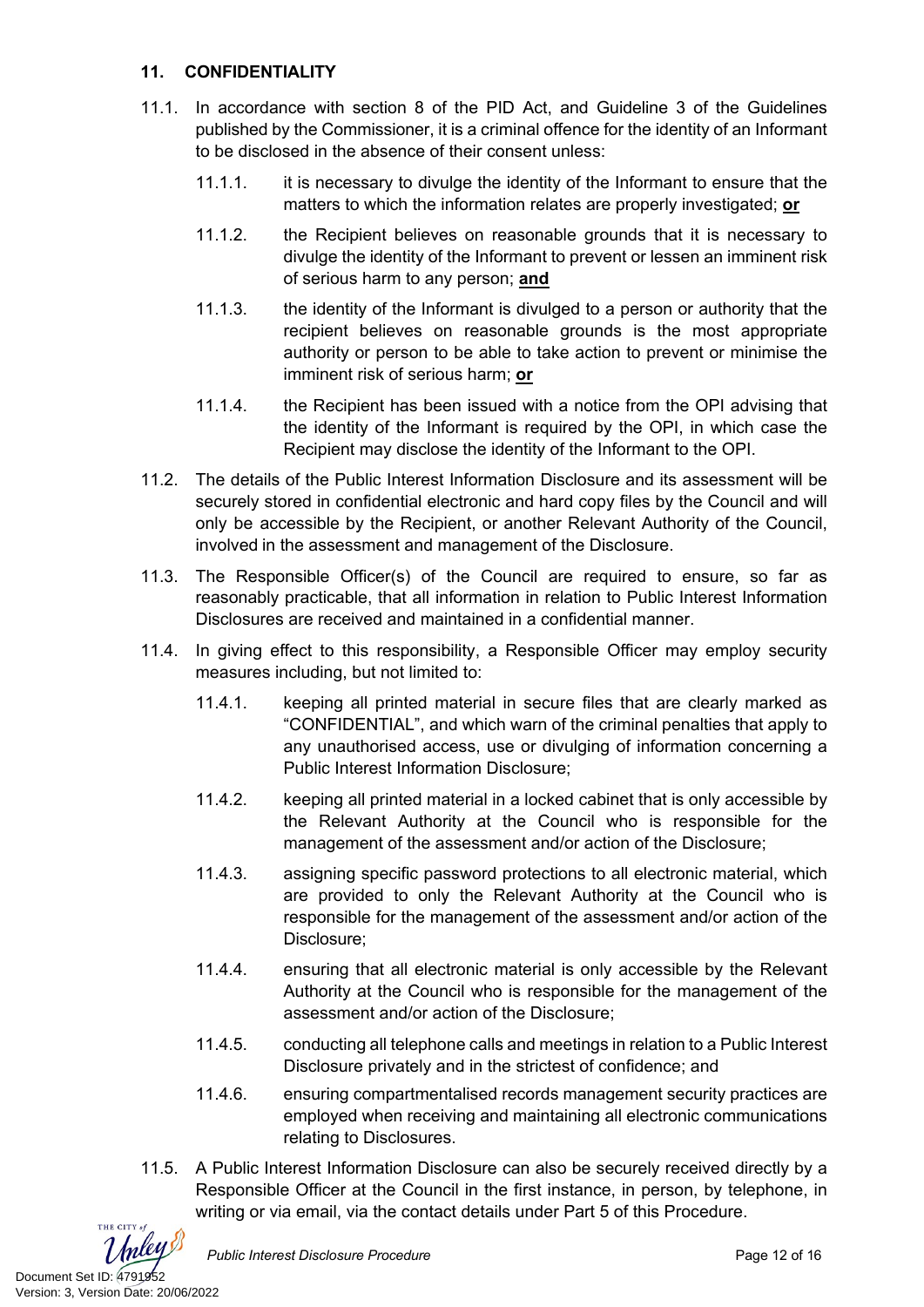#### **12. SUBJECT OF A PUBLIC INTEREST DISCLOSURE**

- 12.1. In accordance with section 12 of the PID Act, the CEO must ensure there are risk management steps for assessing and minimising:
	- 12.1.1. detrimental action against an Informant for making a Public Interest Information Disclosure; and
	- 12.1.2. detriment against whom allegations are made in a Disclosure, being the Subject of a Disclosure.
- 12.2. The Council commits to providing the same protections to the Subject of a Disclosure (and related persons), as to Informants, which will include, but not necessarily be limited to:
	- 12.2.1. keeping the identity of the Informant, the Subject of the Disclosure, and any other persons involved in the matter, confidential;
	- 12.2.2. flexibility as to when meetings are held, if, and when necessary; and
	- 12.2.3. the opportunity to make reasonable requests in relation to how and when the Relevant Authority of the Council, responsible for the management of the Disclosure, makes contact with them, to minimise the potential for the person (being either the Informant, the Subject of the Disclosure, or related persons), to be subject to Detriment.

#### **13. REVIEW**

13.1. This Procedure will be reviewed annually, or as required as a consequence of amendments to the Act, Regulations, Guidelines or the public integrity statutory framework generally.

#### **14. LEGISLATION**

- *Ombudsman Act 1972*
- *Public Interest Disclosure Act 2018*
- *Public Interest Disclosure Regulations 2019*
- *Independent Commission Against Corruption Act 2012*
- *Local Government Act 1999*

# **15. AVAILABILITY OF PROCEDURE**

15.1. The Procedure is available for public inspection during normal office hours at:

The Civic Centre

181 Unley Road

Unley SA 5061

A copy may be purchased for a fee as determined annually by Council.

It is also available for viewing, download and printing free of charge from Council's website [www.unley.sa.gov.au](http://www.unley.sa.gov.au/).



Public Interest Disclosure Procedure **Procedure Page 13 of 16**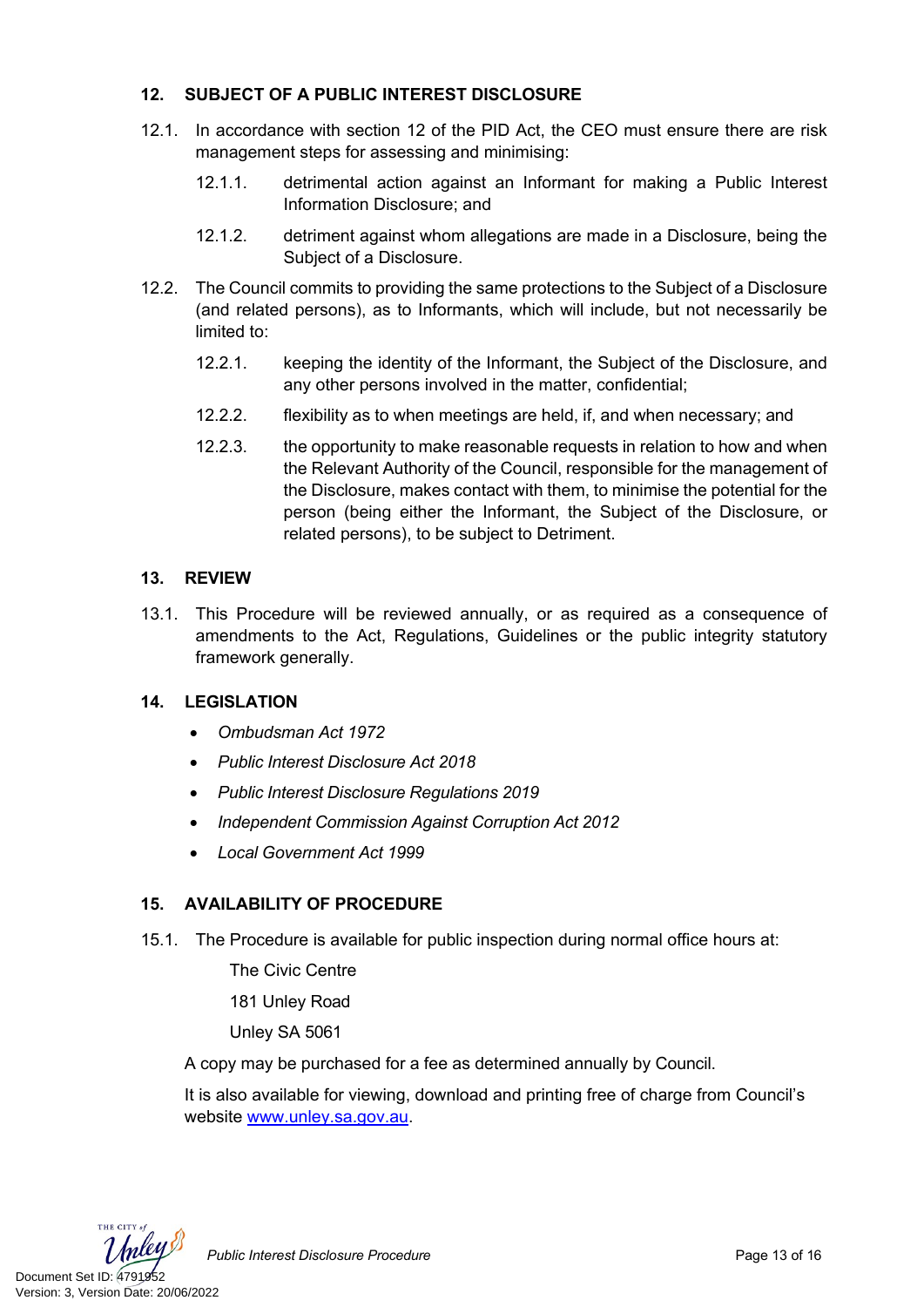#### **16. DOCUMENT HISTORY**

| <b>Date</b>    | <b>Ref/Version</b> | <b>Comment</b>                                                                                                                         |
|----------------|--------------------|----------------------------------------------------------------------------------------------------------------------------------------|
|                | No.                |                                                                                                                                        |
| 22 August 2019 | C0078/19: V1       | Replacement of the Whistle Blower Policy                                                                                               |
| 7 April 2022   | C0776/22: V2       | Updated following the commencement of the Independent<br>Commissioner Against Corruption (CPIPC Recommendations)<br>Amendment Act 2021 |
|                |                    |                                                                                                                                        |

THE CITY of Document Set ID: 4791952<br>Version: 3, Version Date: 20/06/2022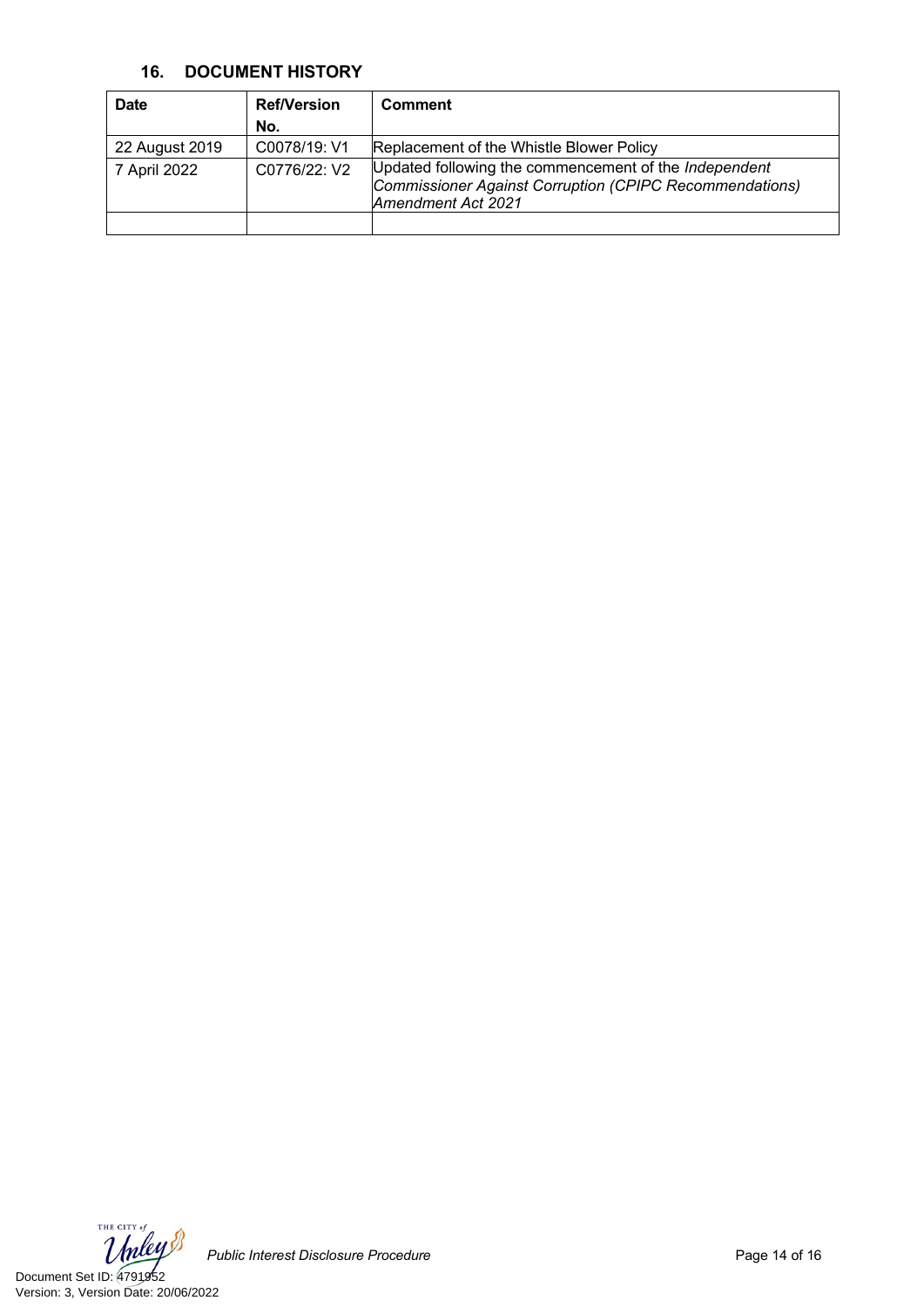# **Appendix A: Relevant Authorities**

| Where the information relates to                                                                                                                                                                                                    | the relevant authority is                                                                                                                                                                                                                       |  |
|-------------------------------------------------------------------------------------------------------------------------------------------------------------------------------------------------------------------------------------|-------------------------------------------------------------------------------------------------------------------------------------------------------------------------------------------------------------------------------------------------|--|
| a public officer*                                                                                                                                                                                                                   | either:                                                                                                                                                                                                                                         |  |
|                                                                                                                                                                                                                                     | the person who is designated by the Guidelines<br>as being taken to be responsible for<br>management or supervision of the public<br>officer; or                                                                                                |  |
| *as defined and set out in section 4 and Schedule 1 of the<br>Independent Commission Against Corruption Act 2012 -<br>relevantly, this includes members, officers and employees of<br>local government bodies                       | the person who is in fact responsible for the<br>٠<br>management or supervision of the public<br>officer; or<br>the relevant Responsible Officer (as<br>$\bullet$<br>designated by the Council in accordance with<br>section 12 of the PID Act) |  |
| a public sector agency or public sector employee                                                                                                                                                                                    | either:                                                                                                                                                                                                                                         |  |
|                                                                                                                                                                                                                                     | the Commissioner for Public Sector<br>٠<br>Employment; or                                                                                                                                                                                       |  |
|                                                                                                                                                                                                                                     | the Responsible Officer for the relevant<br>public sector agency                                                                                                                                                                                |  |
| an agency to which the Ombudsman Act 1972 applies                                                                                                                                                                                   | the Ombudsman                                                                                                                                                                                                                                   |  |
| a location within the area of a particular council<br>established under the Local Government Act 1999                                                                                                                               | a member, officer or employee of that Council                                                                                                                                                                                                   |  |
| a risk to the environment                                                                                                                                                                                                           | the Environment Protection Authority                                                                                                                                                                                                            |  |
| an irregular and unauthorised use of public money or<br>substantial                                                                                                                                                                 | the Auditor-General                                                                                                                                                                                                                             |  |
| the commission, or suspected commission, of any<br>offence                                                                                                                                                                          | a member of the SAPOL                                                                                                                                                                                                                           |  |
| a judicial officer                                                                                                                                                                                                                  | the Judicial Conduct Commissioner                                                                                                                                                                                                               |  |
| a Member of Parliament                                                                                                                                                                                                              | the Presiding Officer of the House of Parliament to<br>which the member belongs                                                                                                                                                                 |  |
| a person or a matter of a prescribed class <sup>1</sup>                                                                                                                                                                             | an authority declared by the regulations to be a<br>relevant authority in relation to such information                                                                                                                                          |  |
| any Disclosure of Public interest Information - being:                                                                                                                                                                              | the OPI;<br>$\bullet$                                                                                                                                                                                                                           |  |
| Environmental and Health Information<br>(information that raises a potential issue of a<br>substantial risk to the environment or to the<br>health or safety of the public generally or a<br>significant section of the public); or | a Minister of the Crown; or<br>$\bullet$<br>any other prescribed person or person of a<br>$\bullet$<br>prescribed class                                                                                                                         |  |
| Public Administration Information (information<br>that raises a potential issue of corruption,<br>misconduct or maladministration in public<br>administration)                                                                      |                                                                                                                                                                                                                                                 |  |

 $1$  at this stage, no prescribed persons or classes have been identified

THE CITY of Unley Document Set ID: 4791952<br>Version: 3, Version Date: 20/06/2022